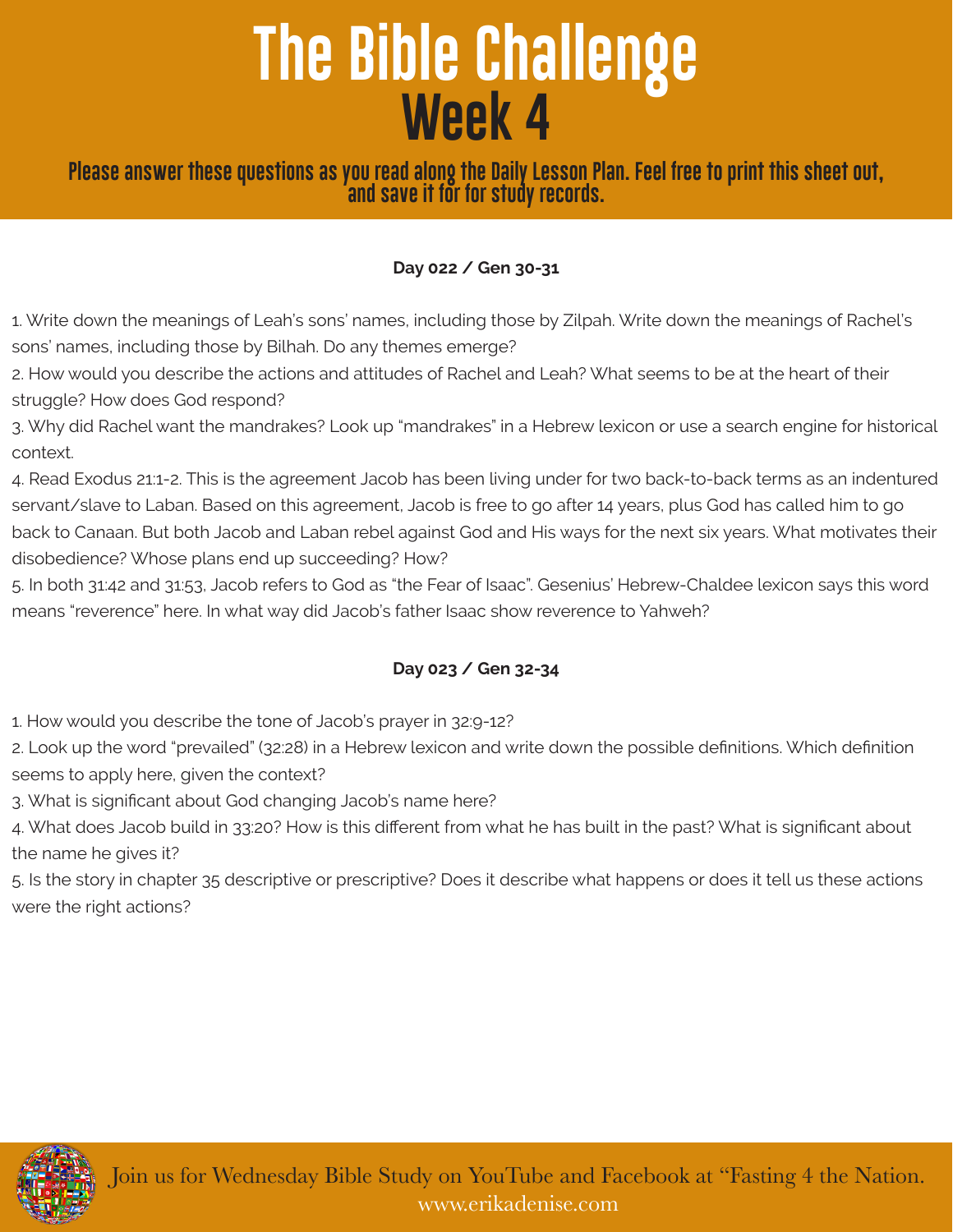# **The Bible Challenge Week 4**

### **Please answer these questions as you read along the Daily Lesson Plan. Feel free to print this sheet out, and save it for for study records.**

### **Day 024 / Gen 35-37**

- 1. Look up the word "terror" (35:5) in a Hebrew lexicon. Where else in scripture is this word used?
- 2. Read Genesis 28:18-22. Compare it to what happens here in 35:6-7. What does this reveal about Jacob's heart?
- 3. According to 36:8, what's the other name for Esau and his descendants?
- 4. Which of Jacob's wives or concubines gave birth to his favorite son, Joseph?
- 5. Look up 35:5 in a Hebrew lexicon. Describe Jacob's garment based on the meanings of the original language.

### **Day 025 / Gen 38-40**

- 1. Considering ancient near-eastern culture, why did Tamar need to be married? What would happen if she remained unmarried with no children?
- 2. Why might Judah hesitate about letting her marry his third son?
- 3. Describe Judah's attitude before and after having his sins publicly exposed.
- 4. Look for a theme in chapter 39. What comforting fact is repeated four times throughout Joseph's various struggles?
- 5. Read Matthew 1:1-6. What does this reveal about God in light of what we read today?

## **Day 026 / Gen 41-42**

1. The most common scenario in Biblical dream-signs is for the dreamer to also serve as the interpreter. However, neither of Joseph's cell mates nor Pharaoh were able to give their own interpretations. What might account for this? 2. Where did Joseph get his gift for dream interpretation?

3. Write down the meanings of the names of Joseph's sons. What does this suggest about his heart and attitude? 4. Decades after Joseph's brothers sold him into slavery, they were still dwelling in the guilt of what they'd done to him (42:21) and fearing punishment from God, even though they seemed to feel repentant about their sin. How can we rightly view our sins and guilt but not dwell in shame or condemnation?